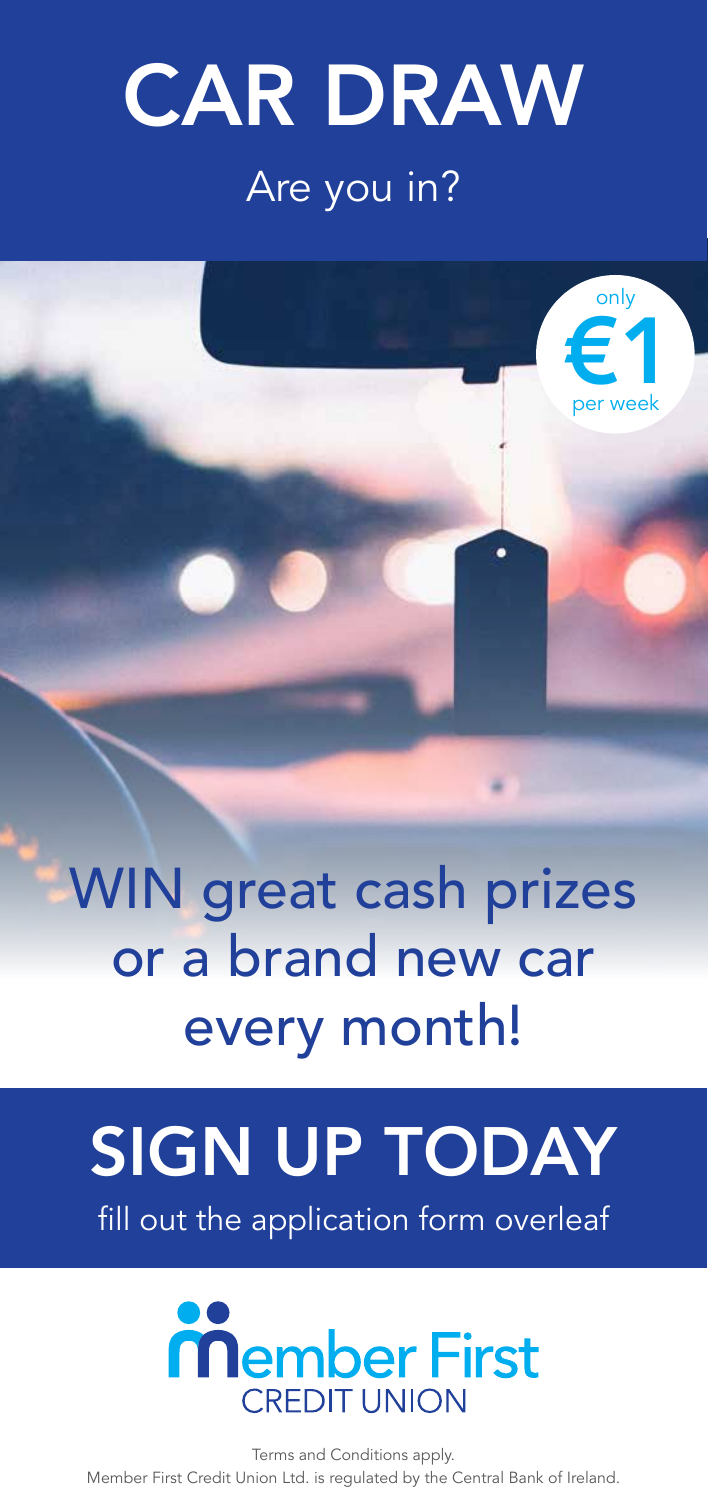## Car Draw Entry Form

(PLEASE COMPLETE IN BLOCK CAPITALS)

### Authorisation:

I wish to participate in the Member First Credit Union monthly car draw and understand and agree to the terms and conditions of the car draw.

 $-\frac{1}{6}$ 

 $-\frac{1}{6}$ 

I hereby authorise Member First Credit Union to deduct shares to the value of €13 every quarter.

Account No:

Name:

Address:

Date of Birth:

Telephone:

Email:

Signature:

### Date:

This draw is self funding and non profit making.

Please note that you must be over 18 years of age to join the car draw.

This form can be handed in at the counter in any branch, or sent to;

The Car Draw, Member First Credit Union Ltd. P.O. Box 1422, Artane, Dublin 5.

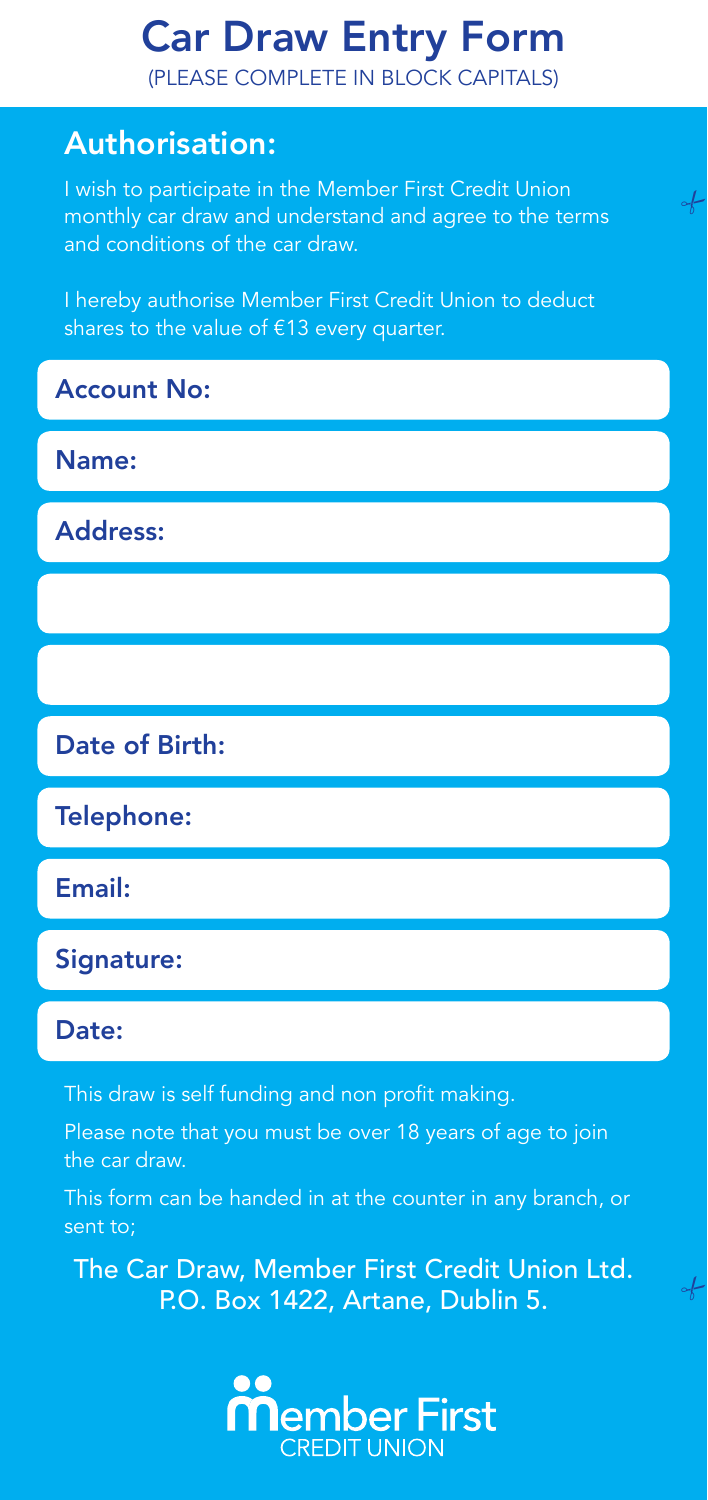### Member First Credit Union Car Draw Terms and Conditions

- Your agreement with us (Member First Credit Union, Ltd.) for participation in the Car Draw consists of these terms and conditions and the following additional terms and conditions:
- any terms and conditions implied by law in the credit union-customer relationship
- (except to the extent that they conflict with these terms and conditions);
- the application form completed by you when applying for participation in the Car Draw (Application Form);
- all signing instructions in respect of your account that you give us from time to
- time; and all other documents that are incorporated, either expressly or otherwise, into these terms and conditions.

Copies of these terms and conditions may be obtained from any of our branches or on our website www. mfcu.ie. If you have any questions with regards to these terms and conditions, we will be happy to discuss them with you.

### 1. Car Draw Eligibility

- 1.1 Participation in the Car Draw is limited to members of Member First Credit Union Ltd.
- 1.2 Officers of Member First Credit Union Ltd. are prohibited from entry into the Car Draw.
- 1.3 All participants must be over 18 years of age.
- 1.4 To ensure compliance with the Criminal Justice (Money Laundering and Terrorist Financing) Act 2010, members may be required to produce to the Credit Union satisfactory evidence of identity, current permanent address and source of funds by means of supporting documentation.
- 1.5 Entry to the Car Draw is limited to one entry per member. In the case of entries in respect of joint accounts, the joint names will be entered in the draw and if successful, the prize will be awarded in the joint names of the account holders.
- 1.6 Entrants must formally elect to participate in the Car Draw by completing an application form.
- 1.7 In doing so members give their approval to quarterly deductions of €13.00 per quarter to the debit of their share account.
- 1.8 A minimum balance of €18.00 must be kept at all times in the member's share account to facilitate this deduction, and to keep the account open. It is the member's sole responsibility to ensure that sufficient funds are in place at the relevant time to enable their entry to be included. The Credit Union has no obligation to notify members with insufficient funds in their account.
- 1.9 In the event there are insufficient funds in the account to meet the quarterly deduction, the member is deemed to have withdrawn from the Car Draw. In these circumstances re-entry to the Car Draw in only permitted by completing a new application form.
- 1.10 In the event that a member has accumulated arrears greater than 10 weeks on their Credit Union Loan Account, the member will be automatically removed from the Car Draw and no further deductions will be made to the member's share account. Members who are removed from the draw will be issued with a letter advising of their withdrawal.
- 1.11 Members seeking to exit the Car Draw must complete a Car Draw cessation form which is available in any of the branches. Alternatively members can advise the Credit Union in writing.
- 1.12 In the event that a member closes their account and the quarterly car draw deduction has been debited to their account, the member will remain in the car draw until the end of that same quarter. This clause also applies to deceased members.

### 2. Car Draw Rules

- 2.1 The Car Draw will take place on a monthly basis and will be conducted in one of the branches of Member First Credit Union Ltd.
- $2.2$ The Car Draw will be conducted by a member of the Board Oversight Committee on a date specified in advance by the Board of Directors.
- 2.3 The make, model and type of car made available to the draw is at the sole discretion of the Board of Directors of Member First Credit Union Ltd.
- 2.4 The Board of Directors will not engage in negotiations with the supplier of the car on behalf of the winner.
- 2.5 Member First Credit Union Ltd., its Directors, Employees, Servants or Agents will not accept any liability for defects, mechanical or otherwise found in the car supplied, or subsequently arising, or for any consequences thereof, howsoever arising. Cars supplied will be subject to the normal warranty issued by the manufacturers.
- 2.6 Member First Credit Union Ltd. may, at the discretion of the Board of Directors, offer a cash amount in lieu of the car prize. However, the amount offered will be set at an amount lower than the value of the car being raffled at the time and the amount offered will be set at the sole discretion of the Board of Directors. The cash alternative amount is agreed by the Board of Directors and cannot be changed without the approval of the Board.
- 2.7 In addition to the Car a number of Cash Prizes will be awarded.
- 2.8 All winning members will be notified personally (by phone or in writing) and as applicable cash prizes will be lodged into winning members' share or CUCASH account. (Exceptions apply - refer  $3.1)$
- 2.9 In the event that a winning member of the Car or other prize cannot be contacted using contact details provided to the Credit Union by the member, Member First Credit Union will exhaust every reasonable method available to it to locate and make contact with the winning member. However, any costs incurred by the Credit Union in this regard will be borne by the member and the Board of Directors may withhold or delay delivery of the car or any other prize won by the member until such costs have been paid.
- 2.10 Winning members give consent to their details being published and to taking part in any promotional activities organised by Member First Credit Union Ltd.
- 2.11 A member cannot win more than one prize in any one draw.

### 3. Exceptions

- 3.1 In the event that a winning member is in arrears or in default in carrying out any financial commitment or obligation to the Credit Union, the Board of Directors my make a decision to withhold delivery of the prize until the arrears have been paid or the default been rectified.
- 3.2 Such a decision by the Board of Directors will be notified in writing to the member.
- 3.3 If within 21 days of the member being notified, he/she has failed to comply with the requirements of the Board of Directors, the Board of Directors shall be empowered to dispose of the prize at